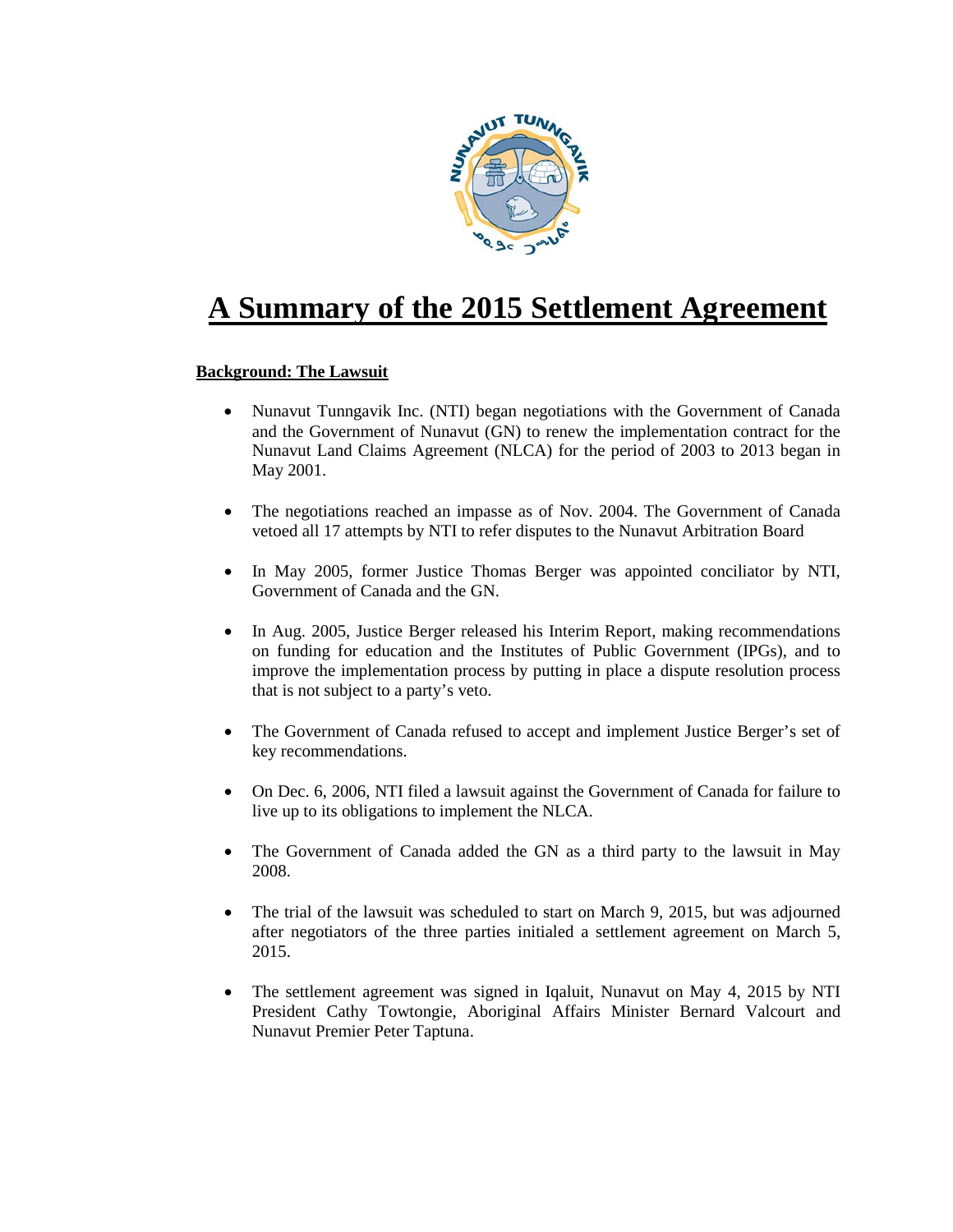## **Details of the 2015 Settlement Agreement**

- The Government of Canada will pay NTI \$255.5 million (including legal fees) no later than 75 days from the signing of the Settlement Agreement. If possible, the Government of Canada will pay the money within 45 days.
- NTI will use \$175 million of the settlement money for initiatives to provide Inuit with the skills and qualifications needed for employment. The remaining \$80.5 million will be invested. The NTI Board of Directors will decide where to invest the funds.
- NTI will create a Nunavut Inuit Training Corporation to hold and manage the \$175 million training fund. The training corporation will have seven directors: five appointed by NTI and two appointed by the GN. The training corporation will provide funding and other support for Inuit training and skills development. It will have an expert advisory council composed of NTI, Government of Canada and GN representatives to provide advice and expertise on the use of the training funds.
- The funds and activities of the training corporation are intended to complement and supplement the Government of Canada and the GN's training and employment obligations under NLCA Article 23. The Government of Canada also commits \$50 million over the next eight years (to 2023) to fund training initiatives and programs to enhance Inuit government employment and advancement under NLCA Article 23. This \$50 million is in addition to the \$255.5 million settlement monies.
- The Government of Canada will complete a new Nunavut Inuit Labour Force Analysis (NILFA) in close consultation with NTI and the GN, funded from sources other than the settlement monies. The NILFA will be sufficiently detailed and thorough to assist in the development of effective Inuit employment and preemployment training plans. The enhanced NILFA will be based on new survey instruments in order to obtain additional and more accurate data on Inuit preparedness for government employment. Among other things, the Government of Canaada will provide funding for and develop a large scale survey of increased sample size. This funding is in addition to settlement monies.
- The Government of Canada and the GN will each establish a central Inuit employment and training coordination office and will coordinate the development of master and departmental Inuit employment and pre-employment training plans. These training plans will be based on the NILFA, and will include detailed action plans, with timelines and objectives for increasing Inuit employment.
- An independent review of the implementation of NLCA Article 23, based on Section 23.7.1, will be carried out no later than six years after the signing of the settlement agreement.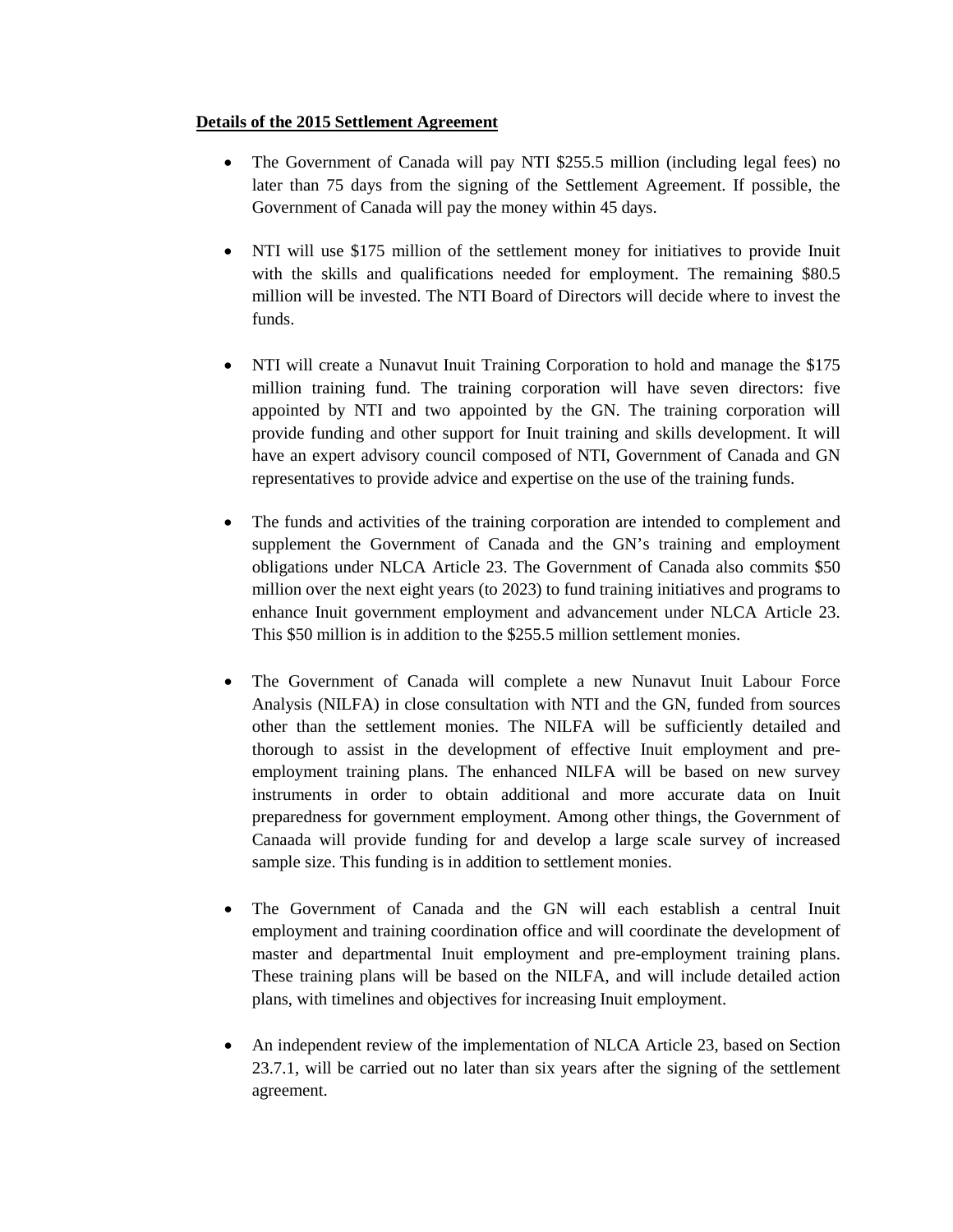- The Government of Canada will develop a mandatory, Nunavut-specific federal contracting policy in close consultation with NTI, no later than July 2016, and if possible by Dec. 2015. The potential elements of the policy are detailed in a schedule to the settlement agreement.
- A new dispute resolution process will replace NLCA Article 38. It provides for staged dispute resolution: discussion at the Nunavut Implementation Panel, followed by mediation and then arbitration. Importantly, it allows NTI to trigger arbitration without the consent of the Government of Canada or the GN.
- The Government of Canada commits to new funding levels for IPGs, Hunters and Trappers Organizations (HTOs) and Regional Wildlife Organizations (RWOs) for 2013-2023. The new funding levels take effect retroactively to April 1, 2013.
- The next renewal of the implementation contract will start on April 1, 2023. There will be no renewal of the contract for the period of 2013-2023.
- NTI releases the Government of Canada of all claims that NTI raised in the lawsuit (with certain exceptions).
- NTI's lawsuit, including the third party action brought by the Government of Canada against the GN, will be dismissed on consent.